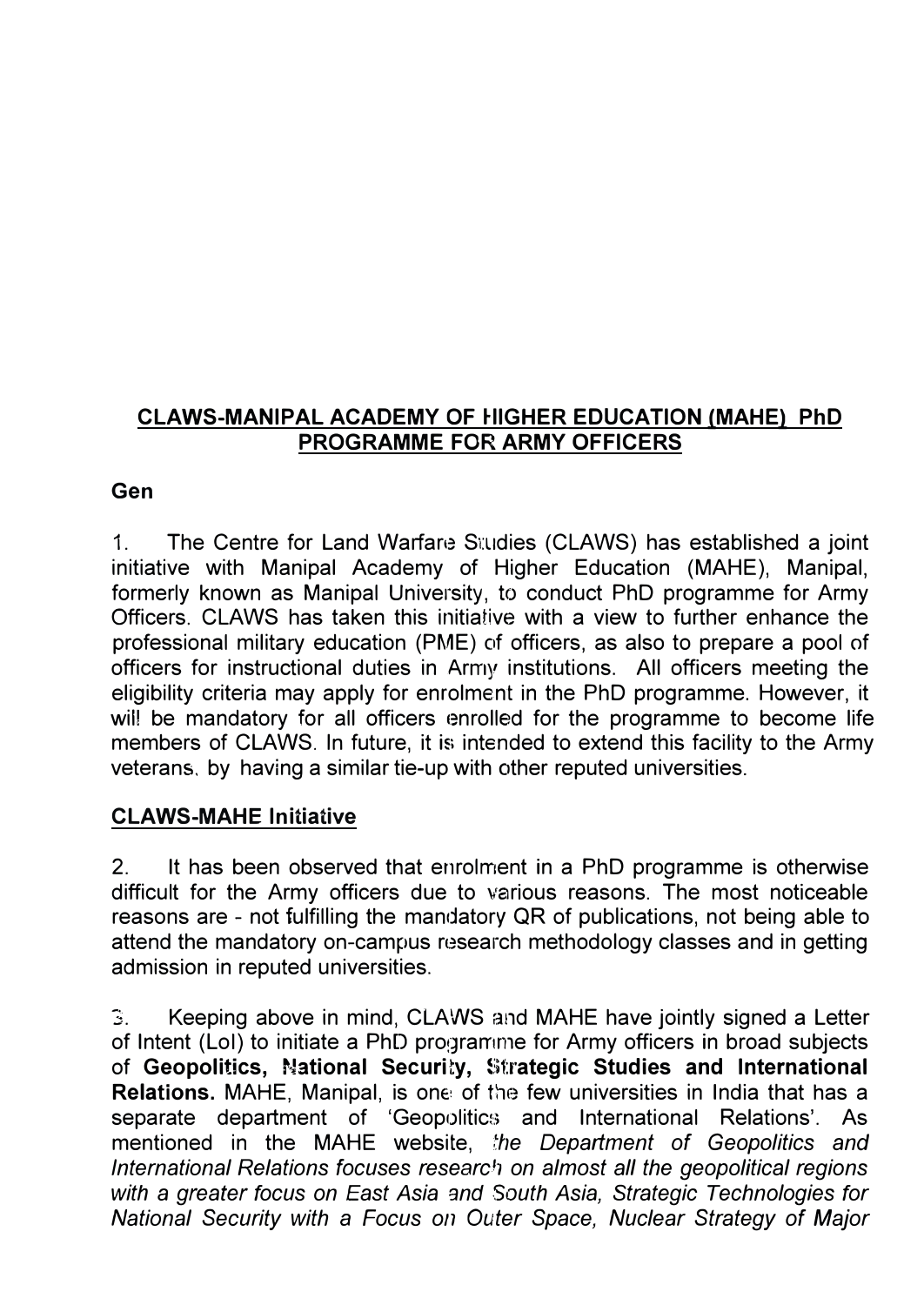*Powers, Delivery systems of China and Pakistan, Global Security Challenges, Dimensions of National Security, India's Foreign Policy Challenges, Cyber Warfare and Critical Infrastructure Security, Maritime Security, Inda-Pacific Security Architecture, Counter terrorism, Insurgency and Asymmetric Conflict.*  In addition to above, certain additional subjects have also been proposed to MAHE for inclusion and consideration.

## **Mandatory Requirements**

4. To enrol in the PhD programme, the officer candidates need to fulfil the following mandatory requirements:-

(a) Minimum service of 15 years.

(b) Minimum 60% marks in their Post Graduate programme (PG may be in any field).

(c) Minimum two publications prior to applying for PhD preferably in a field related to available broad subjects for PhD to include online/ book chapters/ journal articles. Preference will be given to publications in refereed journals, the details of which will be made available on the CLAWS website. At CLAWS, articles may be accepted in *CLAWS* Journal, as Manekshaw Papers and chapters in edited volumes, if found suitable for publication.

(d) A comprehensive reisearch proposal which is to be forwarded along with the application inclusive of survey of literature, scope & definition, research methodology, research questions, hypotheses and tentative chapterisation. Sample format of the Research Proposal will be made available on the CLAWS website.

, Officer (10). (e) Application form should be duly co�nter-signed by the Initiating

**Note:-** Ml clearance may also be necessary before submission of the thesis by the officer to MAHE, in conformity with the subject policy, if it is so felt during scrutiny at CLAWS.

# **Modalities of Conduct**

5. The modalities of conduct and main benefits/advantages that the CLAWS-MAHE joint initiative prcvides to the officers are as follows:-

(a) The duration of PhD programme that the University has offered is three to six years. However, if any officer is unable to continue/complete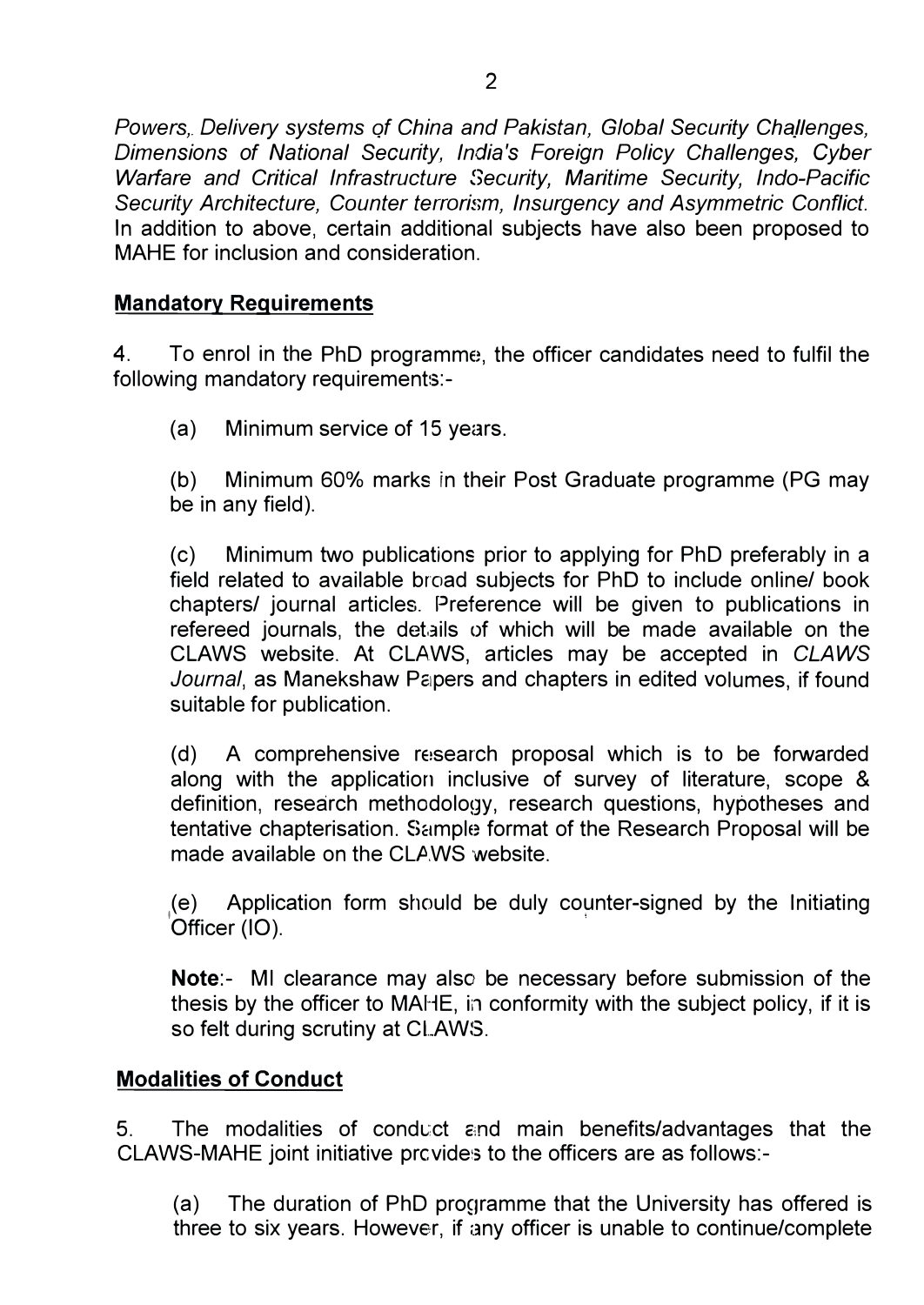the PhD programme during this period due to service contingencies or other unavoidable reasons, a provision is available to still complete the PhD. The broad UGC guidelines on the subject would be made available on the CLAWS web site.

(b) Fees for private universities are generally very high. However, fee structure to be paid directly to MAHE, Manipal University for this programme is reasonable and as follows:-

- (i) First year Rs 26,000/- (Admission and Registration Fees)
- (ii) Second Year Rs 14,000/-
- (iii) Third year Rs 14,000/-
- (iv) Every year extended until submission Rs 14,000/-

*Note:-Additionally, processing* fees *of Rs 10,000/- will be charged at the initial stage by CLAWS.* 

(c) Mandatory six months course work on Research Methodology and allied subjects will be conducted at CLAWS Campus, and officers serving in areas outside Delhi will be permitted to attend online. Such off-campus online conduct is available only through this joint collaboration.

(d) MAHE, Manipal has approved co-supervision by five faculty members of CLAWS with doctorates and expertise in their respective fields. This will make it easier for the officers to contact the experts at CLAWS regarding their PhD and several trips to Mangalore will be avoided. However, the candidates should be prepared for physical interaction with their guides at Manipal about twice in a year.

( e) With **I** respect to mandatory refereed publications, MAHE has agreed to relax the mandatory two publications in SCOPUS indexed journal (highly valued indexing that ensures the originality of ideas and publications- details on CLAWS website) prior to applying for PhD.

6. It is emphasised that all the above benefits/relaxations will be provided without diluting the academic qualifications and standards required by the University.

### **Procedure for Registration**

7. As per the UGC guidelines and CLAWS-MAHE Loi, CLAWS will serve as a sub-centre of MAHE to scrutinise the applications from officers.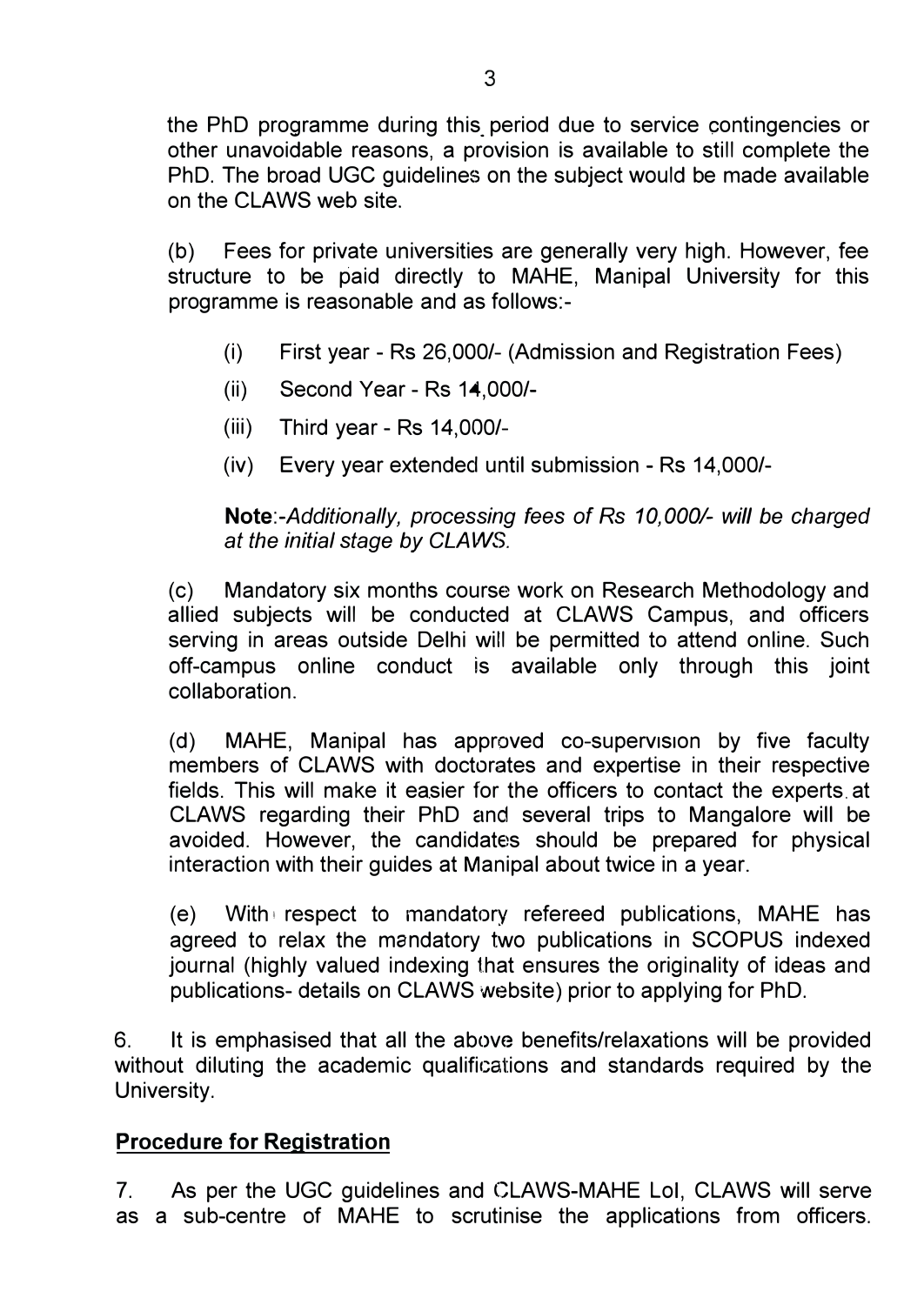Registration for the course will be carried out through a three tier system as follows:-

(a) Preliminary short listing of the candidates by a 'Selection and Review Board (SRB)' at CLAWS.

(b) The recommendations by SRB will be forwarded to a committee consisting of members from the Department of Geopolitics and International Relations, MAHE and co-supervisors from CLAWS for further scrutiny.

(c) The final selection of the candidates for registration will be done jointly by the Doctoral Advisory Committee (DAC), MAHE and select members from CLAWS faculty.

8. **CLAWS-MAHE University Cell.** A University Cell will be created at CLAWS, which will be responsible for conduct of the following:-

(a) Mandatory six months' course work on Research Methodology and Allied subjects worth 12 Credits at CLAWS campus by CLAWS Area Experts and Guest Professors from the reputed universities. The distribution of Credit Points is as under:-

| (i) | Research Methodology | 4 Credits |
|-----|----------------------|-----------|
|-----|----------------------|-----------|

- (ii) Methods in survey of Literature 2 Credits
- (iii) A paper in domain area of Candidate's Research- 4 Credits
- (iv) Ethics in Research 2 Credits

(b) Preliminary short listing of candidates by a Selection and Review Board (SRB).

(c) Final selection for registration along with DAC, MAHE.

(d) Guidance of doctoral candidates by designated co-supervisors.

9. As the student officers may not be attending the mandatory course work classes on campus, the officers would be required to pursue the PhD programme in their 'own time'. All eligible officers may apply for enrolment into the PhD programme, as per the application format attached, by **30 June 2021.**